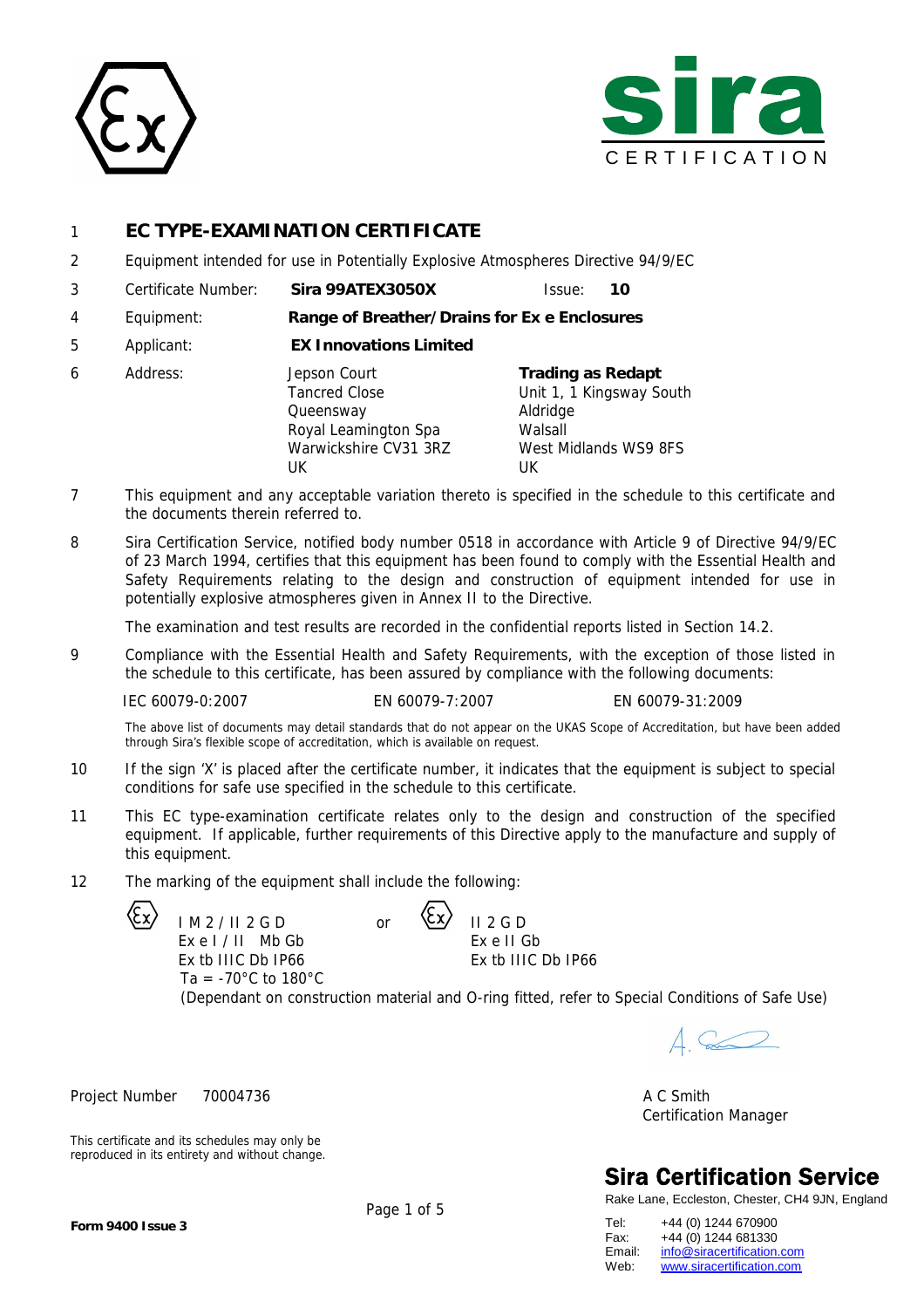



## **EC TYPE-EXAMINATION CERTIFICATE Sira 99ATEX3050X**

**Issue 10**

## 13 **DESCRIPTION OF EQUIPMENT**

The Breather/Drains are designed to allow moisture emission from Increased Safety Type 'Ex e' enclosures. Each device comprises a brass body with an M20, M25 or M32 entry thread. The body is machined such that a dust/moisture seal, manufactured from Hydrophilic Polyethylene or sintered bronze, can be pressed in place. Drainage channels through the body allow for the passage of moisture through the filter. The device may be screwed into the wall of an enclosure or into a through hole, being secured by a locknut.

## **Design Options**

|                  | Alternative materials of manufacture: Groups I and II - Brass, Mild Steel or Stainless Steel<br>Group II only - Glass filled nylon (Durathon glass filled nylon<br>BKV30) or Aluminium<br>Alternative equivalent entry threads: NPT, NPS BSPP, BSPT, Imperial Conduit, ET or Pg. |
|------------------|----------------------------------------------------------------------------------------------------------------------------------------------------------------------------------------------------------------------------------------------------------------------------------|
|                  |                                                                                                                                                                                                                                                                                  |
| O' ring seals:   | The Breather/Drain may be provided in the following materials<br>to suit the application: Nitrile, Viton EPDM, Neoprene, Silicone<br>and Flurosilicone                                                                                                                           |
| Surface coating: | The products may additionally be metallic plated to suit the<br>application.                                                                                                                                                                                                     |

**Variation 1** - This variation introduced the following changes:

- i. The following modifications of the glass filled nylon variants:
	- The introduction of an additional internal capillary
		- The re-positioning of the external drain holes

**Variation 2** - This variation introduced the following changes:

- i. Following appropriate re-assessment to demonstrate compliance with the requirements of the EN 60079 series of standards, the documents originally listed in section 9, EN 50014:1997 (amendments A1 to A2), EN 50018:2000 and EN 50281-1-1:1998, were replaced by IEC 60079-0:2007, EN 60079-7:2007, EN 61242-0:2006 and EN 61241-1:2004, the markings were updated accordingly.
- ii. The introduction of an optional, longer thread length and an alternative drainage design.
- iii. The use of an alternative dust/moisture seal material.
- iv. The addition of an M32 size to the range (metallic versions only).
- v. The recognition of minor dimensional changes to the A/F and main body diameter.
- vi. The Special Conditions for Safe use were similarly amended to reflect the revised standards.

This certificate and its schedules may only be reproduced in its entirety and without change.

# **Sira Certification Service**

| Tel:   | +44 (0) 1244 670900        |
|--------|----------------------------|
| Fax:   | +44 (0) 1244 681330        |
| Email: | info@siracertification.com |
| Web:   | www.siracertification.com  |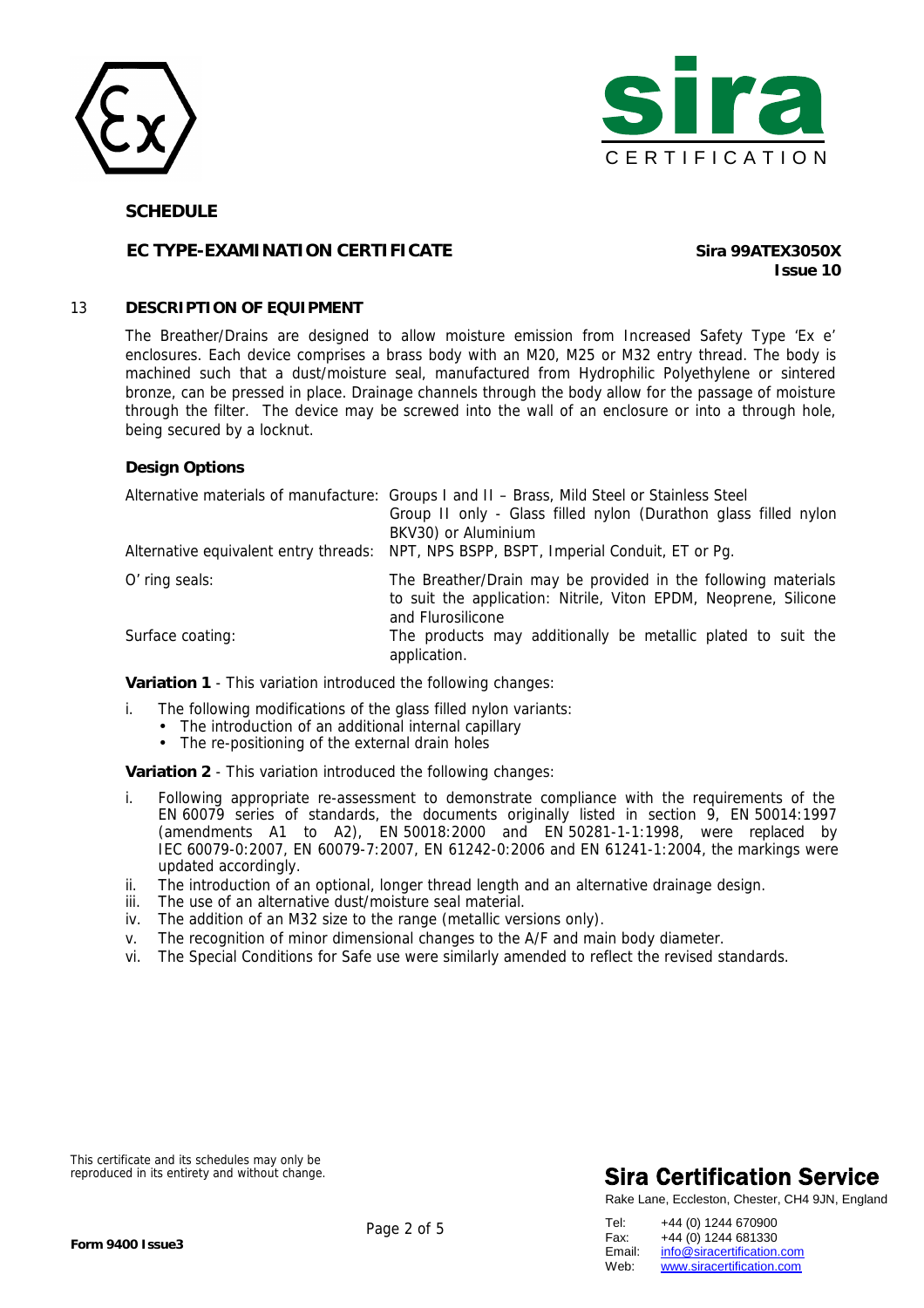



# **EC TYPE-EXAMINATION CERTIFICATE Sira 99ATEX3050X**

**Issue 10**

**Variation 3** - This variation introduced the following changes:

i. The drain holes were re-positioned and re-sized as defined in the representations shown below, in consequence, the special condition for safe use/condition of certification that specifies the wall thickness of the associated enclosure has been removed.



**Variation 4** - This variation introduced the following changes:

i. The applicant has advised us that their address has been changed from Units 46 & 47, Darlaston Central Trading Estate, Salisbury Street, Darlaston, West Midlands WS10 8XB to that currently shown.

**Variation 5** - This variation introduced the following change:

- i. The recognition that the company name and address has changed from Redapt Ltd, Westgate, Aldridge, West Midlands WS9 8FS to EX Innovations Ltd., Trading as Redapt at Jepson Court, Tancred Close, Queensway, Royal Leamington Spa, Warwickshire CV31 3RZ.
- ii. The introduction of a Condition of Certification/Manufacture.

**Variation 6** - This variation introduced the following changes:

i. Following appropriate assessment to demonstrate compliance with the latest technical knowledge for dust requirements, the previously listed documents, EN 61241-0:2006 and EN 61241-0:2006 were replaced by EN 60079-31:2009, the marking was already in accordance with this latest standard.

This certificate and its schedules may only be reproduced in its entirety and without change.

# **Sira Certification Service**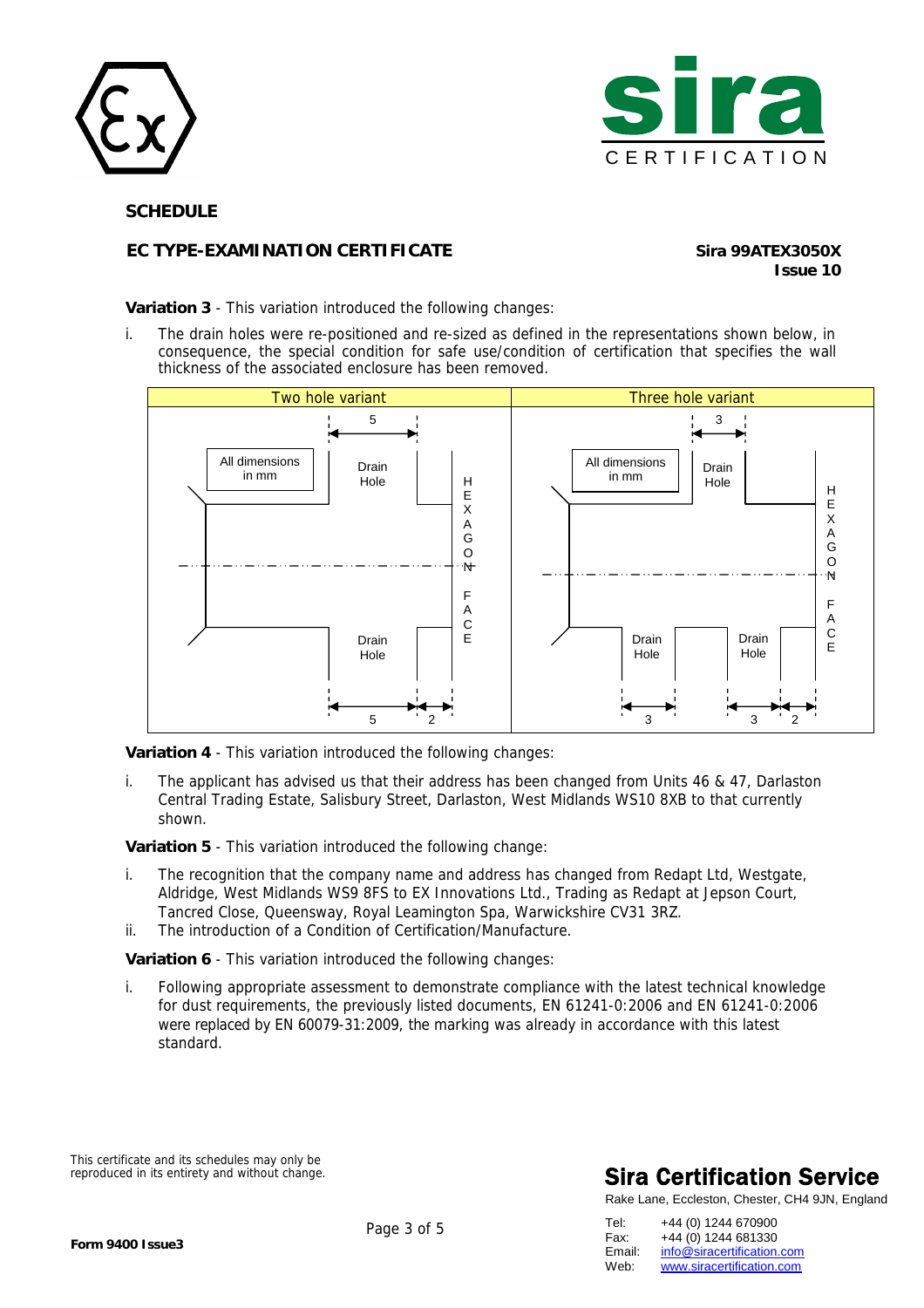



## **EC TYPE-EXAMINATION CERTIFICATE** *Sira 99ATEX3050X*

**Issue 10**

## 14 **DESCRIPTIVE DOCUMENTS**

14.1 **Drawings** 

Refer to Certificate Annexe.

## 14.2 **Associated Sira Reports and Certificate History**

| <i><b>Issue</b></i> | Date             | Report/File no. | Comment                                                      |
|---------------------|------------------|-----------------|--------------------------------------------------------------|
| 0                   | 1 October 1999   | R51X5803A       | The release of the prime certificate.                        |
|                     | 19 November 1999 | 51V6482         | The introduction of Variation 1.                             |
| $\mathcal{P}$       | 9 February 2000  | R51X5803B       | Re-issued to permit report number R51X5803B to replace       |
|                     |                  |                 | report number R51X5803A thereby correcting a                 |
|                     |                  |                 | typographical error, variation 1 was also incorporated.      |
| 3                   | 17 February 2000 | R51X5803C       | Re-issued to permit report number R51X5803C to replace       |
|                     |                  |                 | report number R51X5803B to correct test references.          |
| 4                   | 10 April 2008    | R51A13163A      | The introduction of Variation 2.                             |
| 5.                  | 5 November 2008  | R59M19052       | The introduction of Variation 3.                             |
| 6                   | 28 May 2012      | R27642A/00      | The introduction of Variation 4.                             |
|                     | 15 January 2013  | R29744A/00      | The introduction of Variation 5.                             |
| 8                   | 22 November 2013 | R32289A/00      | The introduction of Variation 6.                             |
| 9                   | 5 December 2013  | R59M19052       | Issued to allow R59M19052A/01 to replace R59M19052           |
| 10                  | 28 May 2014      | R70004736A      | The certificate was changed from a Component 'U'             |
|                     |                  |                 | certificate into an Equipment certificate at this variation. |

## 15 **SPECIAL CONDITIONS FOR SAFE USE**

- 15.1 These breather/drains are only suitable for bottom entry applications.
- 15.2 The breather/drains with three, 3 mm drain holes shall only be used with increased safety enclosures that have a minimum wall thickness of 2 mm, there is no restriction on the wall thickness for breather/drains with two, 5 mm drain holes.
- 15.3 The products shall be selected for a temperature range at their point of mounting based upon the combination of interface seal and material of construction:

#### **Construction material Limiting temperature**

| Metallic body               | Dependant on filter and seal material                                  |
|-----------------------------|------------------------------------------------------------------------|
| Nylon body                  | -50 $\degree$ C to +125 $\degree$ C, unless limited by filter material |
| HDPE dust/moisture seal     | -50°C to +85°C                                                         |
| Metallic dust/moisture seal | Dependant on body and interface material                               |

### **Interface O-ring Material Limiting temperature**

| <b>Nitrile</b> | $-30^{\circ}$ C to $+100^{\circ}$ C |
|----------------|-------------------------------------|
| <b>FPDM</b>    | -50 $\degree$ C to +125 $\degree$ C |
| Neoprene       | $-40^{\circ}$ C to $+100^{\circ}$ C |
| Viton          | -20 $\degree$ C to +180 $\degree$ C |
| Silicone       | $-50^{\circ}$ C to $+180^{\circ}$ C |
| Fluorosilicone | -70 °C to +150 °C                   |

This certificate and its schedules may only be reproduced in its entirety and without change.

# **Sira Certification Service**

| Tel:   | +44 (0) 1244 670900        |
|--------|----------------------------|
| Fax:   | +44 (0) 1244 681330        |
| Email: | info@siracertification.com |
| Web:   | www.siracertification.com  |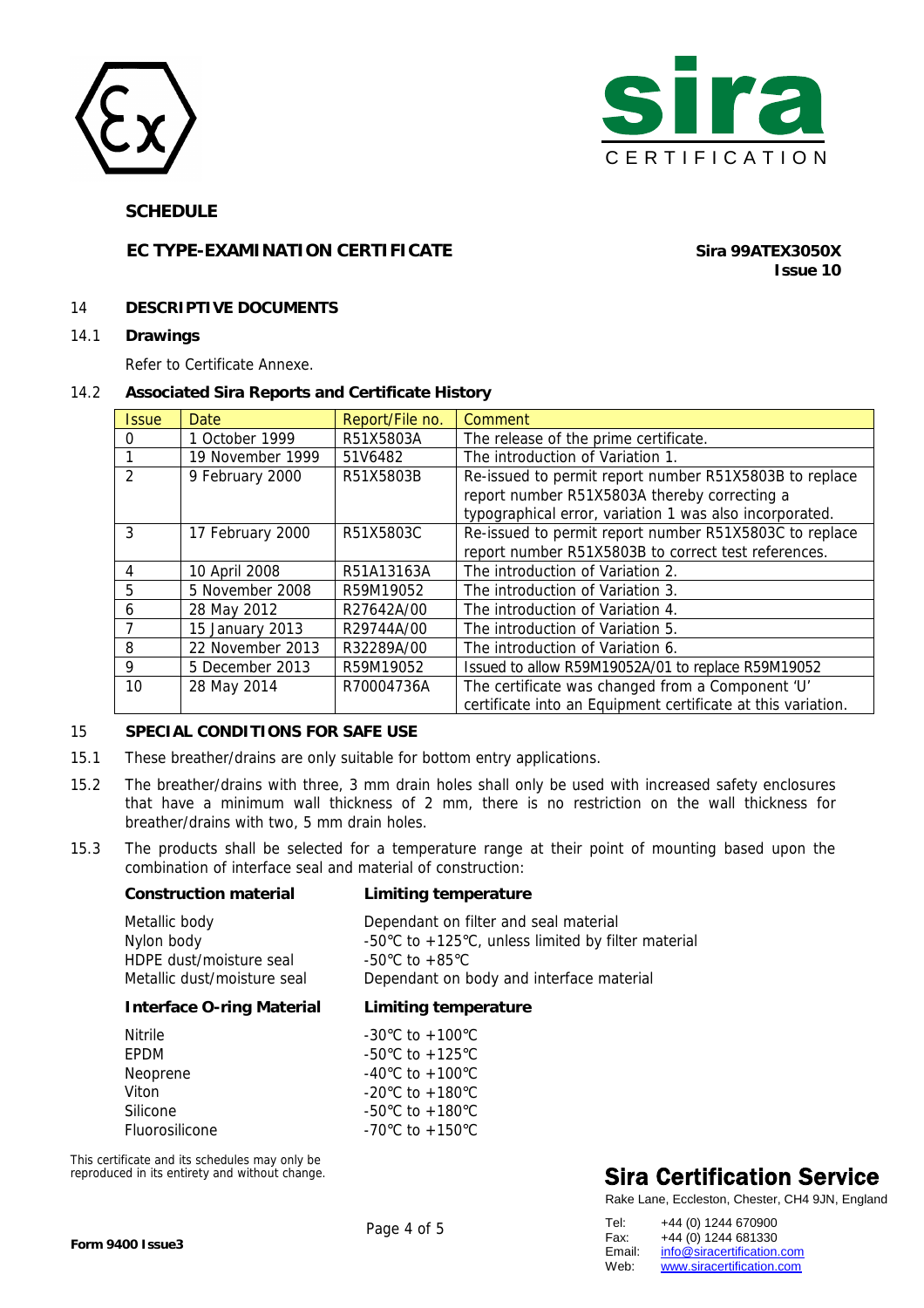



## **EC TYPE-EXAMINATION CERTIFICATE** *Sira 99ATEX3050X*

**Issue 10**

- 15.4 The interfaces between the breather/drains and associated enclosure cannot be defined. Therefore, it is the user's responsibility to ensure that the appropriate ingress protection level is maintained at these interfaces.
- 15.5 The clearance holes for metric male threaded products, suitable for clearance hole applications of Increased safety enclosures are to have a diameter of 0.3 to 0.5 mm larger than the major diameter of the male thread.

## 16 **ESSENTIAL HEALTH AND SAFETY REQUIREMENTS OF ANNEX II** (EHSRs)

The relevant EHSRs that are not addressed by the standards listed in this certificate have been identified and individually assessed in the reports listed in Section 14.2.

#### 17 **CONDITIONS OF CERTIFICATION**

- 17.1 The use of this certificate is subject to the Regulations Applicable to Holders of Sira Certificates.
- 17.2 Holders of EC type-examination certificates are required to comply with the production control requirements defined in Article 8 of directive 94/9/EC.
- 17.3 These products shall be marked in accordance with the information as specified in this certificate and related reports.

This certificate and its schedules may only be reproduced in its entirety and without change.

# **Sira Certification Service**

Rake Lane, Eccleston, Chester, CH4 9JN, England

Tel: +44 (0) 1244 670900 Fax: +44 (0) 1244 681330<br>Email: info@siracertification. Email: [info@siracertification.com](mailto:info@siracertification.com)<br>Web: www.siracertification.com [www.siracertification.com](http://www.siracertification.com)